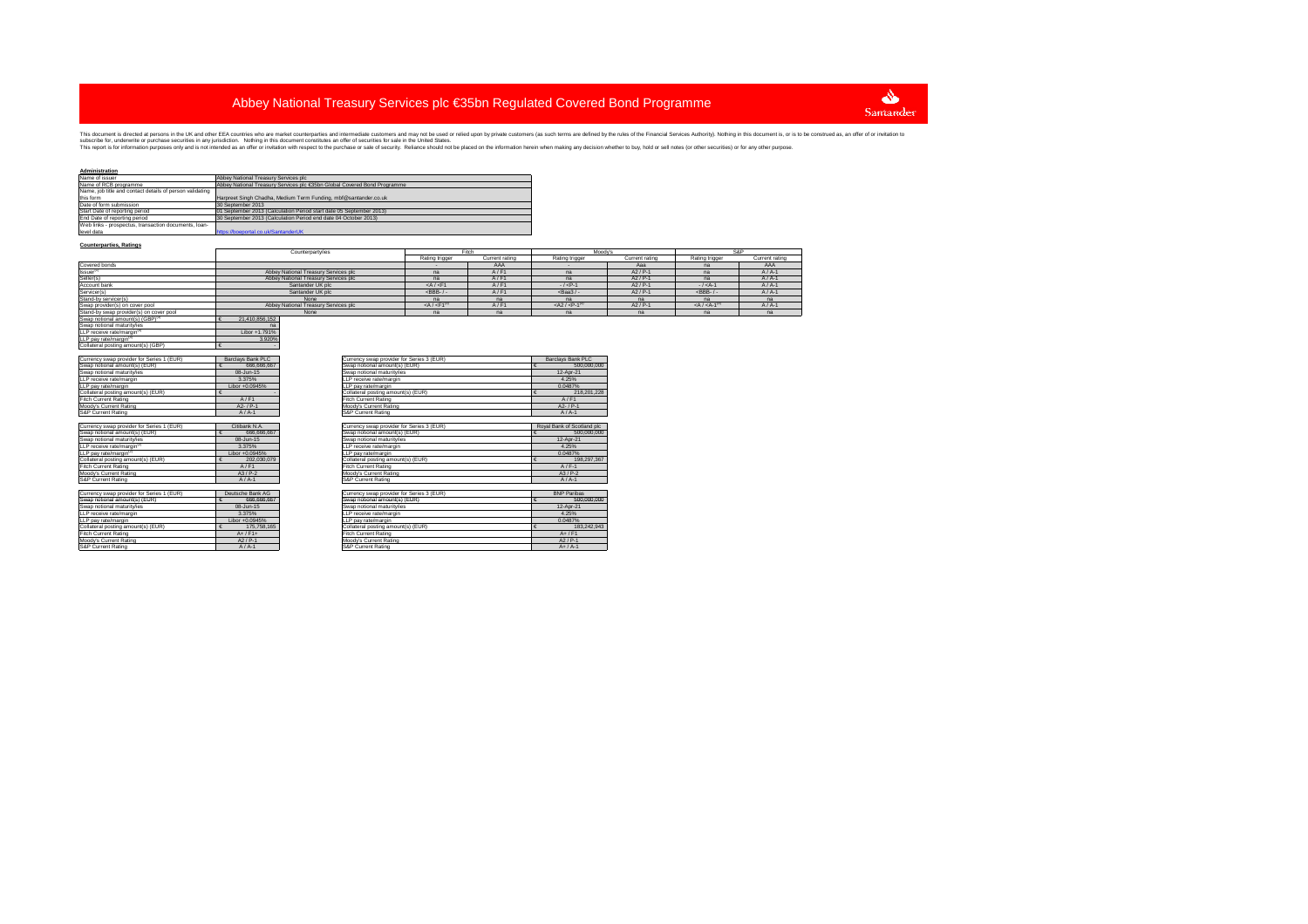#### **Accounts, Ledgers**

| Accounts, Leagers                                           |   |                          |                          |                             |
|-------------------------------------------------------------|---|--------------------------|--------------------------|-----------------------------|
|                                                             |   | Value as of 04-10-2013   | Value as of 05-09-2013   | <b>Targeted Value</b>       |
|                                                             |   | for the reporting period | for the reporting period |                             |
| Revenue receipts (please disclose all parts of waterfall)   |   |                          |                          |                             |
| Revenue Receipts (on the Loans)                             | £ | 70.507.753 £             | 70.037.030               | na                          |
| Other net income (including interest on bank accounts) E    |   | 430.372                  | $\mathbf{f}$<br>323.895  | na                          |
| Excess amount released from Reserve Fund                    | £ |                          |                          | na                          |
| Premia received from outgoing Swap Provider                 | £ |                          |                          | na                          |
| Available Revenue Receipts                                  | £ | 70.938.125               | ç<br>70.360.925          | na                          |
| Senior fees (including Cash Manager, Servicer & Asset £     |   | 2.095.895                | ç<br>2.396.096           | na                          |
| Amounts due under interest rate swan                        | ç | 32.871.559               | ¢<br>29.856.075          | na                          |
| Amounts due under cover bond swaps                          | £ | 21,778,493 £             | 22.927.034               | na                          |
| Amounts due under Intercompany Loan                         | ç | 7.099.385 £              | 7.407.082                | na                          |
| Amounts added to Reserve Fund                               | £ | $(9,006,382)$ £          | 1.622.155                | na                          |
| Deferred Consideration                                      | ç | 16.099.175 £             | 6.152.483                | na                          |
| Members' profit                                             | £ |                          | ¢                        | na                          |
| Total distributed                                           | ç | 70.938.125 £             | 70.360.925               | na                          |
| Principal receipts (please disclose all parts of waterfall) |   |                          |                          |                             |
| Principal Receipts (on the Loans)                           | £ | 775.215.126 £            | 807.746.503              | na                          |
| Any other amount standing to credit Principal Ledger        | £ | 1.761.759.119            | 954.012.616              | na                          |
| Cash Capital Contribution from Members                      | £ |                          |                          | na                          |
| Termination payment received from a Swap Provider           | £ |                          | ç                        | na                          |
| Amounts released from Pre-Maturity Liquidity Ledger         | £ |                          | ç                        | na                          |
| <b>Available Principal Receipts</b>                         | £ | 2.536.974.245            | 1.761.759.119<br>ç       | na                          |
| Credit to Pre-Maturity Liquidity Ledger                     | £ |                          |                          | na                          |
| Purchase of New Loans                                       | ç |                          | ç                        | na                          |
| Deposit in GIC to satisfy ACT test                          | £ |                          | ç                        | na                          |
| Repayment of Term Advance                                   | £ |                          | ç<br>٠                   | na                          |
| Capital Distribution                                        | £ |                          | ç                        | na                          |
| <b>Total distributed</b>                                    | £ |                          | ç                        | na                          |
| Reserve ledger                                              | £ | 160.143.920              | ç<br>169.150.302         | $\mathbf{f}$<br>160.143.920 |
| Revenue ledger                                              | £ |                          |                          | na                          |
| Principal ledger                                            | £ | 2.536.974.245            | 1.761.759.119<br>ç       | na                          |
| Pre-maturity liquidity ledger                               |   | na                       | na                       | na                          |

#### **Asset Coverage Test**

|                                                        | Value          | Description                                                                    |  | Adjusted Loan Balance Calculation       |       |             |                                                                                               |  |
|--------------------------------------------------------|----------------|--------------------------------------------------------------------------------|--|-----------------------------------------|-------|-------------|-----------------------------------------------------------------------------------------------|--|
|                                                        |                | 17,893,229,849 Adjusted Current Balance                                        |  |                                         |       |             |                                                                                               |  |
|                                                        |                | 2,746,165,534 Principal collections not yet applied                            |  | $A =$ the lower of (a) $\&$ (b), where: |       |             |                                                                                               |  |
|                                                        |                | Cash Capital Contributions held on Capital Ledger                              |  | $(a) =$                                 |       |             | 20,001,976,682.00 the Aggregate Adjusted Outstanding Principal Balance, and                   |  |
|                                                        |                | Substitution assets                                                            |  | $(b) =$                                 |       |             | 17,893,229,848.63 the Aggregate Arrears Adjusted Outstanding Principal Bala                   |  |
|                                                        |                | Sales proceeds/Capital Contributions credited to Pre-Maturity Liquidity Ledger |  |                                         |       |             | Percentage.                                                                                   |  |
|                                                        |                | 1.108.001.848 Supplemental Liquidity Reserve <sup>(5)</sup>                    |  |                                         |       |             |                                                                                               |  |
|                                                        |                | - Set-off Flexible Plus (offset) <sup>(6)</sup>                                |  | (a)                                     |       |             | Aggregate Adjusted Outstanding Principal Balance shall be equal to:                           |  |
|                                                        |                | - Set-off Depositor(7)                                                         |  |                                         |       |             | (i) the Adjusted Outstanding Principal Balance, which is the lower of:                        |  |
|                                                        |                | 277.711.070 For redraw capacity                                                |  |                                         |       |             | 21.116.419.264.00 (1) Outstanding Principal Balance of each Loan: and                         |  |
|                                                        |                | 236,426 Reward loans                                                           |  |                                         |       |             | 20.001.976.682.00 (2) The Indexed Valuation of each Loan multiplied by M                      |  |
|                                                        |                | Potential negative carry                                                       |  |                                         |       | where $M =$ |                                                                                               |  |
| Total                                                  | 19,253,446,039 |                                                                                |  |                                         |       | 0.75        | for non-arrears loans                                                                         |  |
| Method used for calculating component 'A' <sup>®</sup> |                |                                                                                |  |                                         |       | 0.40        | for 90 days-plus arrears loans with indexed LTV ≤ 75%                                         |  |
| Asset percentage (%)                                   | 85.47%         |                                                                                |  |                                         |       | 0.25        | for 90 days-plus arrears loans with indexed LTV >75%                                          |  |
| Maximum asset percentage from Fitch (%)                | 91.00%         |                                                                                |  |                                         | minus |             |                                                                                               |  |
| Maximum asset percentage from Moody's (%)              | 85.47%         |                                                                                |  |                                         |       |             | (ii) the aggregate sum of the following deemed reductions to the Aggregate Adjusted Outstandi |  |
| Maximum asset percentage from S&P (%)                  | 91.00%         |                                                                                |  |                                         |       |             | - (1) Deemed reductions for breach of representation and wa                                   |  |
| Credit support as derived from ACT (GBP)               | 767,579,519    |                                                                                |  |                                         |       |             | - (2) Deemed reduction for other breach by Seller / Servicer                                  |  |
| Credit support as derived from ACT (%)                 | 4.15%          |                                                                                |  |                                         |       |             |                                                                                               |  |

| Value<br>Description                                                           | <b>Adjusted Loan Balance Calculation</b>                                                                               |
|--------------------------------------------------------------------------------|------------------------------------------------------------------------------------------------------------------------|
| 17 893 229 849 Adjusted Current Balance                                        |                                                                                                                        |
| 2.746.165.534 Principal collections not vet applied                            | $A =$ the lower of (a) $\&$ (b), where:                                                                                |
| Cash Capital Contributions held on Capital Ledger                              | £<br>20,001,976,682.00 the Aggregate Adjusted Outstanding Principal Balance, and<br>$(a) =$                            |
| Substitution assets                                                            | $(b) =$<br>F<br>17,893,229,848.63 the Aggregate Arrears Adjusted Outstanding Principal Balance multiplied by the Asset |
| Sales proceeds/Capital Contributions credited to Pre-Maturity Liquidity Ledger | Percentage.                                                                                                            |
| 1.108.001.848 Supplemental Liquidity Reserve <sup>(5)</sup>                    |                                                                                                                        |
| Set-off Flexible Plus (offset) <sup>(6)</sup>                                  | (a)<br>Aggregate Adjusted Outstanding Principal Balance shall be equal to:                                             |
| Set-off Depositor <sup>(7)</sup>                                               | (i) the Adjusted Outstanding Principal Balance, which is the lower of:                                                 |
| 277.711.070 For redraw capacity                                                | 21,116,419,264.00 (1) Outstanding Principal Balance of each Loan; and<br>$\epsilon$                                    |
| 236,426 Reward loans                                                           | $\mathbf{f}$<br>20,001,976,682.00 (2) The Indexed Valuation of each Loan multiplied by M                               |
| Potential negative carry                                                       | where $M =$                                                                                                            |
| 19.253.446.039                                                                 | 0.75<br>for non-arrears loans                                                                                          |
| A(b)                                                                           | 0.40<br>for 90 days-plus arrears loans with indexed LTV ≤ 75%                                                          |
| 85.47%                                                                         | 0.25<br>for 90 days-plus arrears loans with indexed LTV >75%                                                           |
| 91.00%                                                                         | minus                                                                                                                  |
| 85.47%                                                                         | (ii) the aggregate sum of the following deemed reductions to the Aggregate Adjusted Outstanding Principal Balance:     |
| 91.00%                                                                         | - (1) Deemed reductions for breach of representation and warranty<br>F                                                 |
| 767,579,519                                                                    | F<br>- (2) Deemed reduction for other breach by Seller / Servicer                                                      |
| 4.15%                                                                          |                                                                                                                        |
|                                                                                | £<br>20.001.976.682.00 Aggregate Adjusted Outstanding Principal Balance                                                |
|                                                                                |                                                                                                                        |
|                                                                                | (b)<br>Aggregate Arrears Adjusted Outstanding Principal Balance shall be equal to:                                     |
|                                                                                | (i) the Adjusted Outstanding Principal Balance, which is the lower of:                                                 |
|                                                                                | 21.116.419.264.00 (1) Outstanding Principal Balance of each Loan: and<br>F                                             |
|                                                                                | $\mathbf{f}$<br>20.935.099.858.00 (2) The Indexed Valuation of each Loan multiplied by N                               |
|                                                                                | where $N =$                                                                                                            |
|                                                                                | 100<br>for non-arrears loans                                                                                           |
|                                                                                | 0.40<br>for 90 days-plus arrears loans with indexed LTV ≤ 75%                                                          |
|                                                                                | 0.25<br>for 90 days-plus arrears loans with indexed LTV >75%                                                           |
|                                                                                | minus                                                                                                                  |
|                                                                                | (ii) the aggregate sum of the following deemed reductions to the Aggregate Adjusted Outstanding Principal Balance:     |
|                                                                                | - (1) Deemed reductions for breach of representation and warranty<br>£                                                 |
|                                                                                | - (2) Deemed reduction for other breach by Seller / Servicer<br>F                                                      |
|                                                                                | £<br>17,893,229,848.63 Aggregate Arrears Adjusted Outstanding Principal Balance multiplied by the Asset                |
|                                                                                | Percentage                                                                                                             |
|                                                                                |                                                                                                                        |

 $\begin{array}{c}\n\bullet \\
\bullet \\
\text{Santander}\n\end{array}$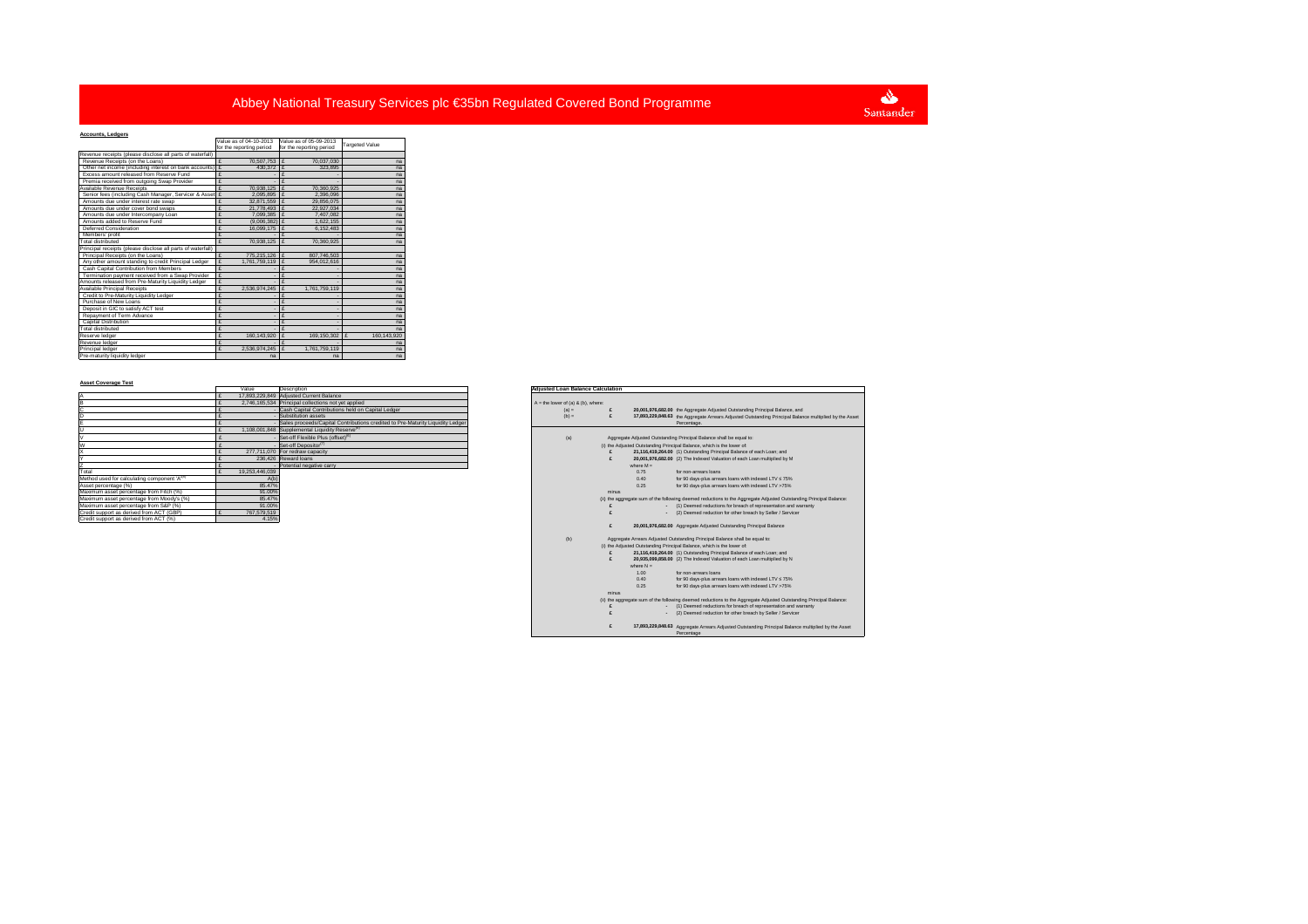$\Delta$ Santander

#### **Programme-Level Characteristics - as at 04-10-2013**Programme currency Euro Programme size<br>Covered bonds principal amount outstanding (GBP, non-<br>GBP series converted at swap FX rate)<br>Covered bonds principal amount outstanding (GBP, non-<br>Covered bonds principal amount outstanding (GBP, non-<br>GBP ser  $\frac{2}{\epsilon}$  21,102,901,1 account balance (GBP)  $\qquad \qquad$  £ 2,746,165,53 v additional collateral (please specify) Any additional collateral (GBP) Aggregate balance of off-set mortgages (GBP) £ 3,729,404,613 Aggregate deposits attaching to the cover pool (GBP) £ 798,643,889 Aggregate deposits attaching specifically to the off-set  $\quad$  £  $\qquad \qquad$  308,481,171 Nominal level of overcollateralisation (GBP)  $\qquad \qquad$  £ 2,617,034,583  $\overline{\text{minal level of overcollateralise}}$ m 180 Number of loans in cover pool 200,180Average loan balance (GBP) Weighted average non-indexed LTV (%) 66.81% 1.06% ed average indexed LTV (% 64.06%Weighted average indexed LTV (%)<br>Weighted average seasoning (months) 200.42<br>Weighted average remaining term (months) 200.42<br>Weighted average interest rate (%) 3.93%<br>Standard Variable Rate(s) (%) 3.93%Standard Variabl  $68.24$ 200.42 3 93% 3.54% Int Pre-Payment Rate (%, current i -Payment Rate (%, quarterly average) 297% al Payment Rate (%, current month) Principal Payment Rate (%, quarterly ave stant Default Rate (%, quantity of Constant Default Rate (%, definit monar) Fitch Discontinuity Cap (%)<sup>(10)</sup> 4 (moderate) robable <sup>/s</sup> Timely Payment Indicator 6.80% Moody's Collateral Score (%)<sup>(1</sup>

#### **Mortgage collections**

| Mortgage collections (scheduled - interest)    | 70.507.753  |
|------------------------------------------------|-------------|
| Mortgage collections (scheduled - principal)   | 125.492.905 |
| Mortgage collections (unscheduled - interest)  | na          |
| Mortgage collections (unscheduled - principal) | 649.722.221 |

#### **Stratification tables are all as of 30-09-2013**

#### **Loan Redemptions & Replenishments Since Previous Reporting Date**

|                                                | Number | % of total number | Amount (GRP) | % of total amount |
|------------------------------------------------|--------|-------------------|--------------|-------------------|
| Loan redemptions since previous reporting date | 2.958  | $1.5%$ £          | 255,628,198  | 1.2%              |
| I gans bought hack by seller(s)                | 3.142  | $1.6%$ £          | 394.094.023  | 1.9%              |
| of which are non-performing loans              | 185    | $0.1%$ £          | 23.163.760   | 0.1%              |
| of which have breached R&Ws                    |        | $0.0\%$ £         |              | 0.0%              |
| Loans sold into the cover pool                 |        | 0.0%              |              | 0.0%              |

#### **Product Rate Type and Reversionary Profiles**

| <b>Product Rate Type and Reversionary Profiles</b> |         |                   |                |                   | Weighted average |                         |                                |                     |              |
|----------------------------------------------------|---------|-------------------|----------------|-------------------|------------------|-------------------------|--------------------------------|---------------------|--------------|
|                                                    |         |                   |                |                   |                  | Remaining teaser period |                                |                     |              |
|                                                    | Number  | % of total number | Amount (GBP)   | % of total amount | Current rate     | (months)                | Current margin <sup>(12)</sup> | Reversionary margin | Initial rate |
| Fixed at origination, reverting to SVR             | 111.635 | 56.0% £           | 12.198.186.130 | 57.4%             | 4.69%            | $-11.3$                 | 1.55%                          | 1.43%               | 5.25%        |
| Fixed at origination, reverting to Libor           |         | $0.0\%$ 0         |                | 0.0%              | 0.00%            | $^{\circ}$              | 0.00%                          | 0.00%               | 0.00%        |
| Fixed at origination, reverting to tracker         | 1.228   | 0.6%              | 117,072,778    | 0.6%              | 1.25%            | $-77.2$                 | 0.75%                          | 0.75%               | 6.21%        |
| Fixed for life                                     | 532     | $0.3%$ £          | 18,662,710     | 0.19              | 5.369            | 40.0                    | 4.92%                          | 4.92%               | 5.59%        |
| Tracker at origination, reverting to SVR           | 34,670  | 17.4% £           | 4.029.759.654  | 19.09             | 4.359            | $-18.6$                 | 0.61%                          | 1.00%               | 4.70%        |
| Tracker at origination, reverting to Libor         |         | $0.0\%$ 0         |                | 0.0%              | 0.0%             |                         | 0.00%                          | 0.00%               | 0.0%         |
| Tracker for life                                   | 41.041  | 20.6% £           | 4.473.536.271  | 21.0%             | 1.44%            | 155.2                   | 0.94%                          | 0.94%               | 5.30%        |
| SVR, including discount to SVR                     | 10.086  | 5.1% £            | 432.826.582    | 2.0%              | 4.70%            |                         | $-0.04%$                       | 0.31%               | 6.46%        |
| Libor                                              |         | 0.0%              |                | 0.09              | 0.00%            |                         | 0.00%                          | 0.00%               | 0.00%        |
| Total                                              | 199.192 | 100.00%           | 21.270.044.126 | 100,009           | 3.93%            |                         | 1.21%                          |                     |              |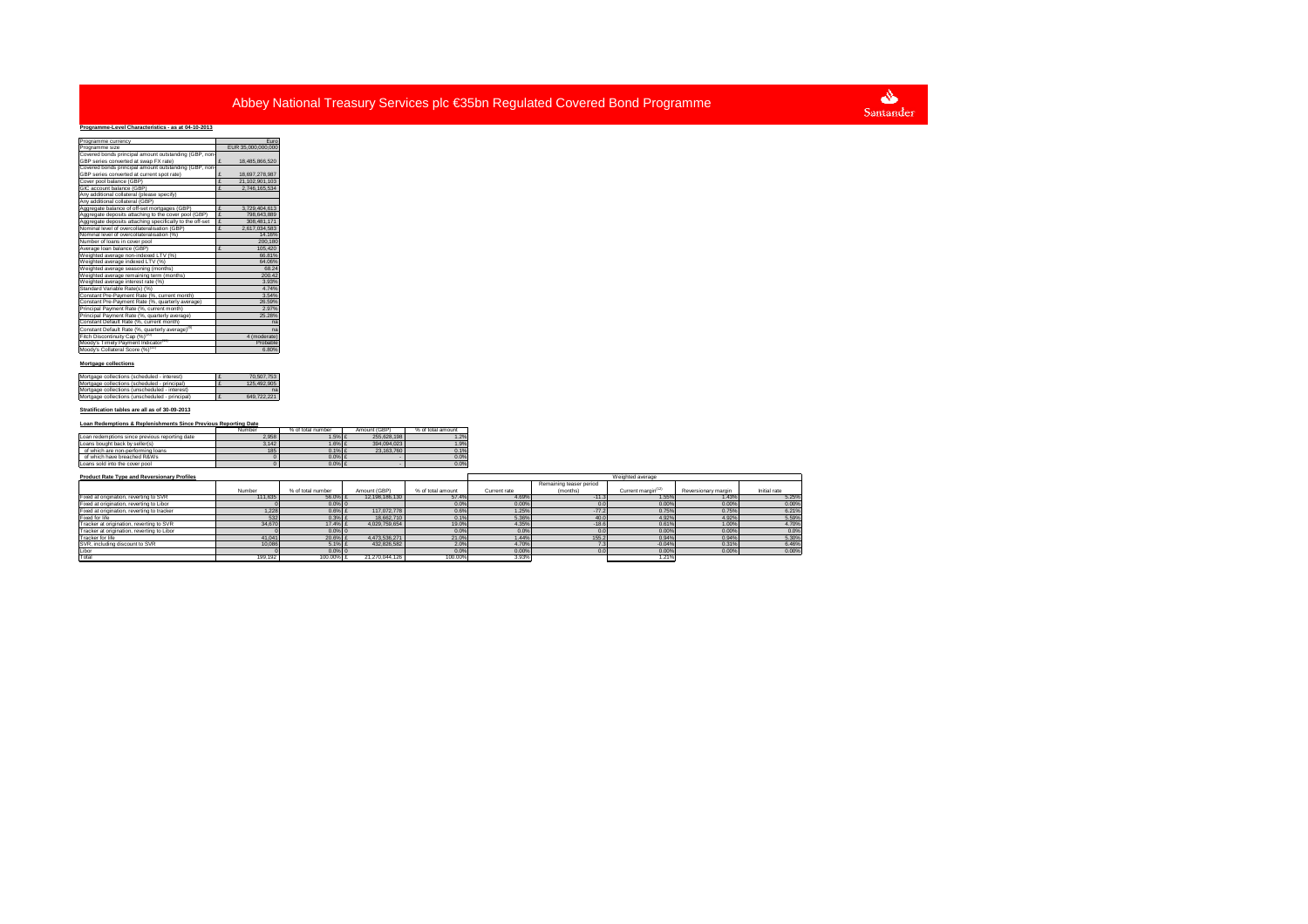# Santander

## **Stratifications(13)**

| otratirications                                    |                 |                           |                                |                           |
|----------------------------------------------------|-----------------|---------------------------|--------------------------------|---------------------------|
| Arrears breakdown <sup>(14)</sup>                  | Number          | % of total number         | Amount (GBP)                   | % of total amount         |
| Current                                            | 189,477         | 95.1%                     | 20.173.499.042<br>£            | 94.8%                     |
| 0-1 month in arrears                               | 7,261           | 3.7%                      | £<br>798,708,892               | 3.8%                      |
| 1-2 months in arrears                              | 1,699           | 0.9%                      | £<br>202,162,437               | 1.0%                      |
| 2-3 months in arrears                              | 737             | 0.4%                      | 93.586.548<br>$\mathbf{f}$     | 0.4%                      |
| 3-6 months in arrears                              | 15              | 0.0%                      | £<br>1.985.252                 | 0.0%                      |
| 6-12 months in arrears                             | $\overline{2}$  | 0.0%                      | 101,947<br>£<br>$\overline{7}$ | 0.0%<br>0.0%              |
| 12+ months in arrears<br>Total                     | 1<br>199,192    | 0.0%<br>100.00%           | £<br>E<br>21,270,044,126       | 100.00%                   |
|                                                    |                 |                           |                                |                           |
| Current non-indexed LTV                            | Number          | % of total number         | Amount (GBP)                   | % of total amount         |
| 0-50%                                              | 64.159          | 32.2%                     | £<br>4.006.514.723             | 18.8%                     |
| 50-55%                                             | 9.917           | 5.0%                      | £<br>932,913,062               | 4.4%                      |
| 55-60%                                             | 12,459          | 6.3%                      | 1,333,359,931<br>£             | 6.3%                      |
| 60-65%                                             | 11.245          | 5.7%                      | £<br>1.273.579.682             | 6.0%                      |
| 65-70%                                             | 16,513          | 8.3% £                    | 2,098,995,664                  | 9.9%                      |
| 70-75%                                             | 32,394          | 16.3%                     | £<br>4,410,024,289             | 20.7%                     |
| 75-80%                                             | 10,138          | 5.1%                      | £<br>1,416,793,873             | 6.7%                      |
| 80-85%                                             | 19,983          | 10.0%                     | £<br>2,903,398,859             | 13.7%                     |
| 85-90%                                             | 17,810          | 8.9%                      | £<br>2,457,843,562             | 11.6%                     |
| 90-95%                                             | 4,110           | 2.1%                      | £<br>399,933,740               | 1.9%                      |
| 95-100%                                            | 399             | 0.2%                      | £<br>31.837.246                | 0.2%                      |
| 100-105%                                           | 17              | 0.0%                      | £<br>1,199,868                 | 0.0%                      |
| 105-110%                                           | $\overline{9}$  | 0.0%                      | £<br>563,665                   | 0.0%                      |
| 110-125%                                           | 15              | 0.0%                      | £<br>1.445.831                 | 0.0%                      |
| 125%+                                              | 24              | 0.0%                      | £<br>1,640,130                 | 0.0%                      |
| Total                                              | 199,192         | 100.00%                   | £<br>21,270,044,126            | 100.00%                   |
| <b>Current indexed LTV</b>                         | Number          | % of total number         | Amount (GBP)                   | % of total amount         |
| 0-50%                                              | 87,747          | 44.1%                     | 5,205,683,603<br>ç             | 24.5%                     |
| 50-55%                                             | 10,824          | 5.4%                      | £<br>1,238,409,979             | 5.8%                      |
| 55-60%                                             | 12,266          | 6.2%                      | £<br>1,530,225,104             | 7.2%                      |
| 60-65%                                             | 14,399          | 7.2%                      | £<br>1,888,669,799             | 8.9%                      |
| 65-70%                                             | 15,166          | 7.6%                      | £<br>2,128,958,902             | 10.0%                     |
| 70-75%                                             | 15,950          | 8.0%                      | 2.388.418.532<br>$\mathbf{f}$  | 11.2%                     |
| 75-80%                                             | 14,898          | 7.5%                      | £<br>2,256,684,889             | 10.6%                     |
| 80-85%                                             | 11,002          | 5.5%                      | £<br>1,631,388,126             | 7.7%                      |
| 85-90%                                             | 7.455           | 3.7%                      | £<br>1.289.813.968             | 6.1%                      |
| 90-95%                                             | 4.535           | 2.3%                      | £<br>789,758,518               | 3.7%                      |
| 95-100%                                            | 2,921           | 1.5%                      | £<br>550,437,104               | 2.6%                      |
| 100-105%                                           | 1.720           | 0.9%                      | 317.752.688<br>$\mathbf{f}$    | 1.5%                      |
| 105-110%                                           | 108             | 0.1%                      | £<br>18,403,669                | 0.1%                      |
| 110-125%                                           | 196             | 0.1%                      | 34.567.597<br>£                | 0.2%                      |
| 125%+                                              | 5               | 0.0%                      | £<br>871,648                   | 0.0%                      |
| Total                                              | 199.192         | 100.00%                   | £<br>21,270,044,126            | 100,00%                   |
|                                                    |                 |                           |                                |                           |
| Current outstanding balance of loan<br>$0 - 5.000$ | Number<br>4.109 | % of total number<br>2.1% | Amount (GBP)<br>9,586,230<br>£ | % of total amount<br>0.1% |
| 5,000-10,000                                       | 4,386           | 2.2%                      | £<br>32,823,586                | 0.2%                      |
| 10,000-25,000                                      | 15,288          | 7.7%                      | £<br>268,402,535               | 1.3%                      |
| 25,000-50,000                                      | 27.903          | 14.0%                     | 1.047.512.385<br>£             | 4.9%                      |
| 50,000-75,000                                      | 30.197          | 15.2%                     | £<br>1,885,960,047             | 8.9%                      |
| 75,000-100,000                                     | 28,696          | 14.4%                     | £<br>2,502,769,394             | 11.8%                     |
| 100,000-150,000                                    | 44,214          | 22.2%                     | £<br>5,419,834,041             | 25.5%                     |
| 150.000-200.000                                    | 22,956          | 11.5%                     | £<br>3,932,188,746             | 18.5%                     |
| 200,000-250,000                                    | 10,164          | 5.1%                      | £<br>2,248,383,412             | 10.6%                     |
| 250,000-300,000                                    | 4,847           | 2.4%                      | £<br>1,313,523,272             | 6.2%                      |
| 300.000-350.000                                    | 2.610           | 1.3%                      | £<br>837.559.164               | 3.9%                      |
| 350,000-400,000                                    | 1,371           | 0.7%                      | 509,159,290<br>£               | 2.4%                      |
| 400,000-450,000                                    | 866             | $0.4%$ £                  | 365, 192, 319                  | 1.7%                      |
| 450.000-500.000                                    | 599             | 0.3%                      | £<br>283.541.730               | 1.3%                      |
| 500,000-600,000                                    | 537             | $0.3%$ £                  | 287,405,320                    | 1.4%                      |
| 600,000-700,000                                    | 229             | 0.1%                      | £<br>146,952,537               | 0.7%                      |
| 700.000-800.000                                    | 107             | 0.1%                      | 79.997.445<br>£                | 0.4%                      |
| 800.000-900.000                                    | 70              | 0.0%                      | £<br>58,705,768                | 0.3%                      |
| 900,000-1,000,000                                  | 40              | 0.0%                      | £<br>37,542,548                | 0.2%                      |
| 1,000,000+                                         | $\overline{3}$  | 0.0%                      | £<br>3,004,356                 | 0.0%                      |
| Total                                              | 199.192         | 100.00% £                 | 21.270.044.126                 | 100.00%                   |
|                                                    |                 |                           |                                |                           |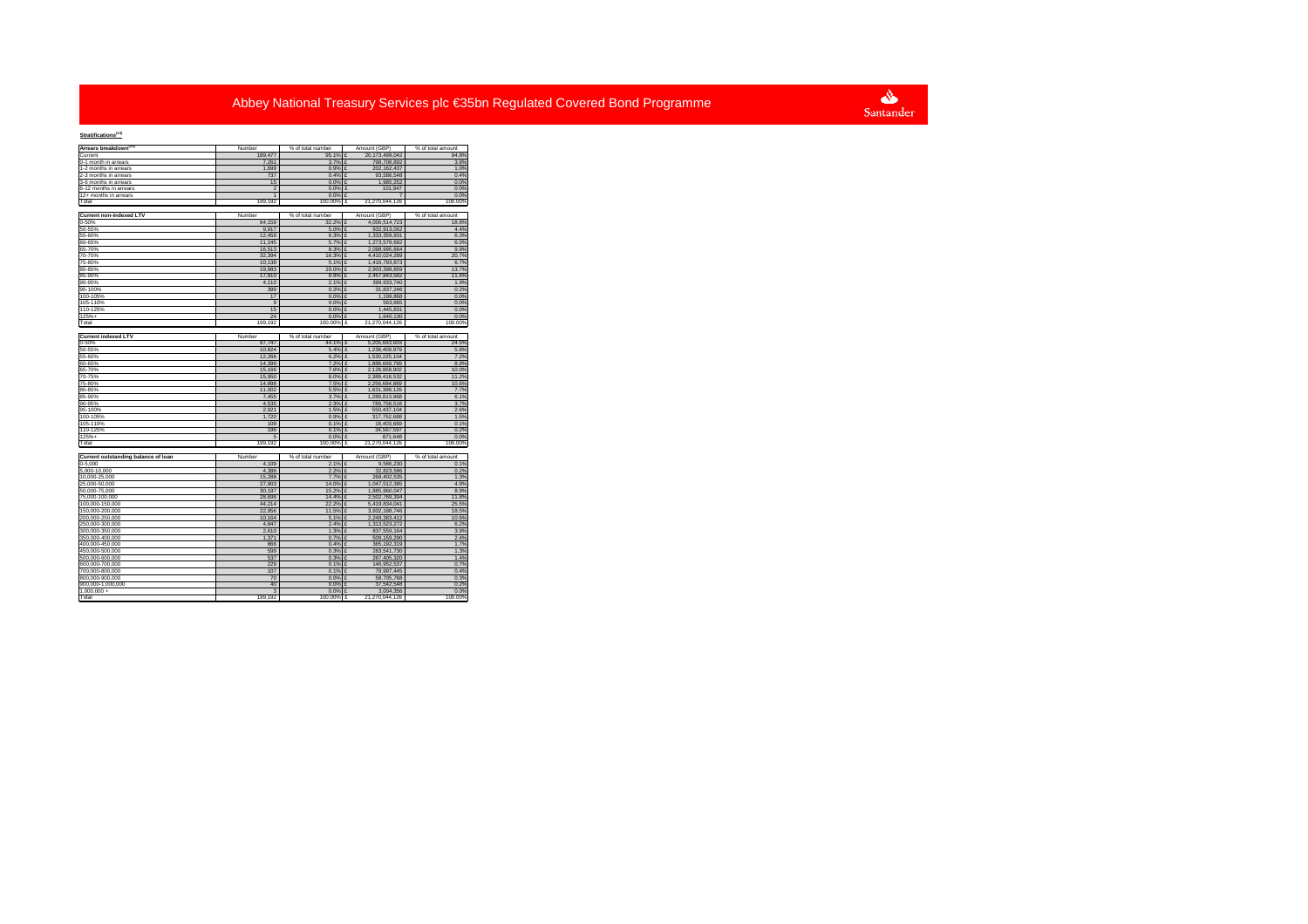

| <b>Regional distribution</b> | Number            | % of total number | Amount (GBP)                    | % of total amount          |
|------------------------------|-------------------|-------------------|---------------------------------|----------------------------|
| East Anglia                  | 7,616             | 3.8%              | 760,282,015                     | 3.6%                       |
| East Midlands                | 9,054             | 4.6%              | £<br>826, 352, 483              | 3.9%                       |
| London                       | 12.802            | 6.4%              | 2,082,750,970                   | 9.8%                       |
| North                        | 7,485             | 3.8%              | 555,402,361                     | 2.6%                       |
| North West                   | 22,414            | 11.3%             | 1,862,112,177<br>£              | 8.8%                       |
| Northern Ireland             | 13,192            | 6.6%              | 1,052,085,908<br>£              | 5.0%                       |
| Outer Metro                  | 21.236            | 10.7%             | 3.042.558.753<br>£              | 14.3%                      |
| South East                   | 40.817            | 20.5%             | £<br>5,220,457,310              | 24.5%                      |
| South West                   | 16,443            | 8.3%              | £<br>1,831,284,667              | 8.6%                       |
| Scotland                     | 13,874            | 7.0%              | 1.112.015.236                   | 5.2%                       |
| Wales                        | 8,719             | 4.4%              | 705,491,763                     | 3.3%                       |
| West Midlands                | 12.356            | 6.2%              | 1.139.414.117                   | 5.4%                       |
| Yorkshire                    | 13,184            | 6.6%              | £<br>1,079,836,364              | 5.1%                       |
| Total                        | 199,192           | 100.00%           | 21,270,044,126<br>E             | 100.00%                    |
|                              |                   |                   |                                 |                            |
| <b>Repayment type</b>        | Number            | % of total number | Amount (GBP)                    | % of total amount          |
| Capital repayment            | 107.857           | 54.2%             | £<br>8,887,706,236              | 41.79%                     |
| Part-and-part                | 16.253            | 8.2%              | £<br>1,867,581,489              | 8.78%                      |
| Interest-only                | 48,442            | 24.3%             | £<br>6,773,974,960              | 31.85%                     |
| Offset                       | 26,640            | 13.4%             | £<br>3.740.781.440              | 17.59%                     |
| Total                        | 199.192           | 100.0%            | 21,270,044,126<br>£             | 100.0%                     |
|                              |                   |                   |                                 |                            |
| Seasoning <sup>(15)</sup>    | Number            | % of total number | Amount (GBP)                    | % of total amount          |
| 0-12 months                  | $\Omega$          | 0.0%              | $\mathbf{0}$                    | 0.0%                       |
| 12-24 months                 | 5,413             | 2.7%              | ç<br>681,539,831                | 3.2%                       |
| 24-36 months                 | 13,783            | 6.9%              | ç<br>1,638,422,923              | 7.7%                       |
| 36-48 months                 | 25.866            | 13.0%             | 3,038,653,672                   | 14.3%                      |
| 48-60 months                 | 25,502            | 12.8%             | £<br>2,778,901,678              | 13.1%                      |
| 60-72 months                 | 42.145            | 21.2%             | 5.868.197.322                   | 27.6%                      |
| 72-84 months                 | 18,393            | 9.2%              | £<br>2,240,350,143              | 10.5%                      |
| 84-96 months                 | 16,451            | 8.3%              | £<br>1,632,975,222              | 7.7%                       |
| 96-108 months                | 14,752            | 7.4%              | £<br>1,151,625,549              | 5.4%                       |
| 108-120 months               | 14.034            | 7.1%              | 955.184.183<br>£                | 4.5%                       |
| 120-150 months               | 20.694            | 10.4%             | 1,174,876,578<br>£              | 5.5%                       |
| 150-180 months               | 1,784             | 0.9%              | £<br>93,759,059                 | 0.4%                       |
| 180+ months                  | 375               | 0.2%              | 15,557,965<br>£                 | 0.1%                       |
| Total                        | 199,192           | 100.00%           | £<br>21,270,044,126             | 100.00%                    |
|                              |                   |                   |                                 |                            |
| Interest payment type        | Number            | % of total number | Amount (GBP)                    |                            |
| Fixed                        | 40,176            | 20.2%             | $\mathbf{f}$<br>4,137,243,474   | % of total amount<br>19.5% |
| <b>SVR</b>                   | 108,797           | 54.6%             | £<br>11,558,590,442             | 54.3%                      |
| Tracker                      | 49.404            | 24.8%             | 5.538.915.425                   | 26.0%                      |
| Discount SVR or Unknown      | 815               | 0.4%              | 35.294.785<br>£                 | 0.2%                       |
| Total                        | 199.192           | 100.00%           | 21,270,044,126<br>£             | 100.00%                    |
|                              |                   |                   |                                 |                            |
| Loan purpose type            | Number            | % of total number | Amount (GBP)                    | % of total amount          |
| Owner-occupied               | 198,650           | 99.7%             | 21,204,537,422<br>£             | 99.7%                      |
| Buy-to-let                   |                   | 0.0%              | $\Omega$                        | 0.0%                       |
| Second home                  | 542               | 0.3%              | £<br>65,506,703                 | 0.3%                       |
| Total                        | 199.192           | 100.00%           | 65,506,703                      | T                          |
|                              |                   |                   |                                 |                            |
| Income verification type     |                   | % of total number | Amount (GBP)                    | % of total amount          |
| Fully verified               | Number<br>114,349 | 57.4% £           | 11,295,187,135                  | 53.1%                      |
|                              |                   |                   |                                 |                            |
| Fast-track<br>Self-certified | 84,843            | 42.6%<br>0.0%     | 9,974,856,991<br>$\overline{0}$ | 46.9%<br>0.0%              |
| Total                        | 199.192           | 100.00%           | 21,270,044,126<br>E             | 100.00%                    |
|                              |                   |                   |                                 |                            |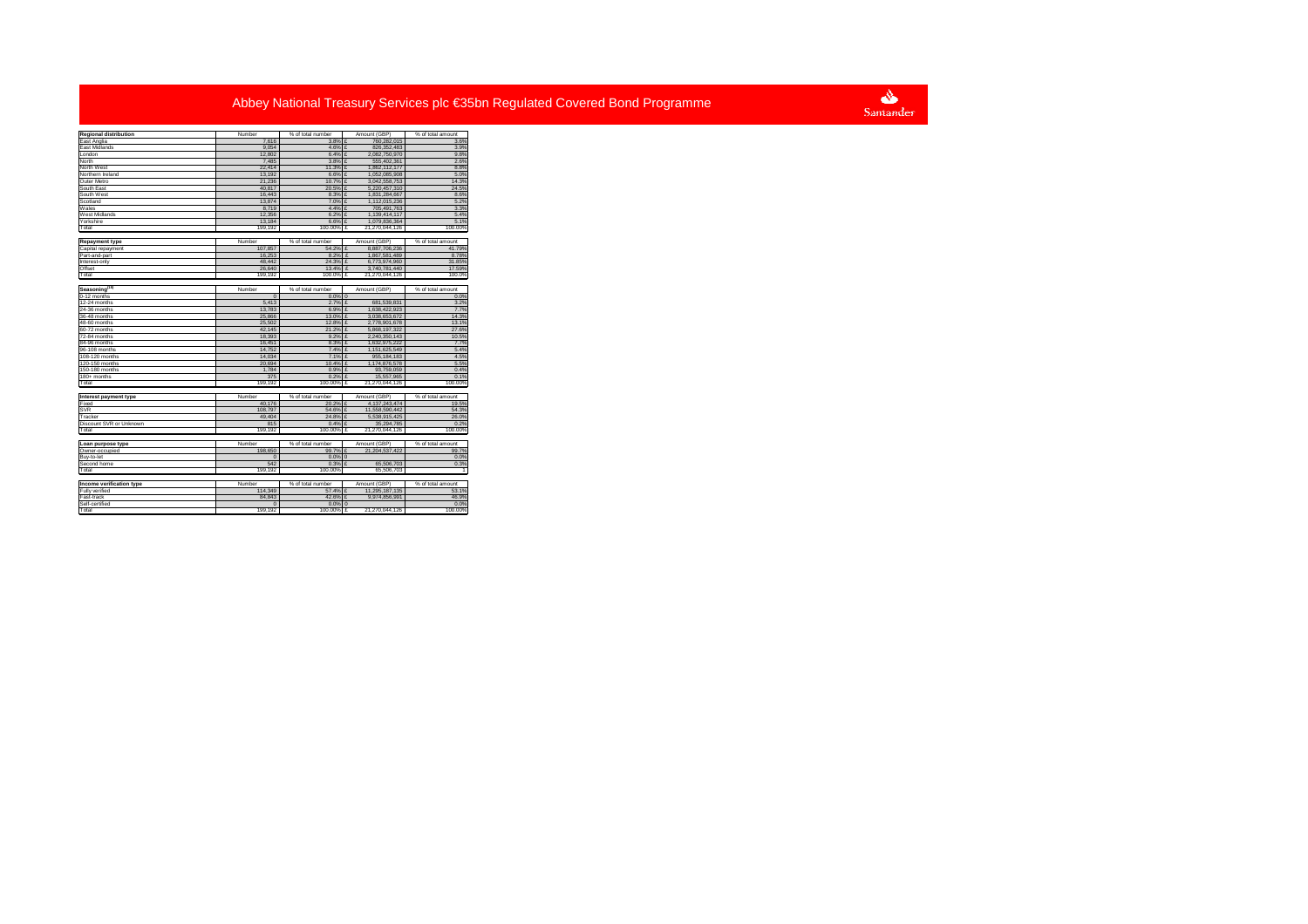Santander

| Remaining term of loan            | Number   | % of total number | Amount (GBP)   | % of total amount |  |
|-----------------------------------|----------|-------------------|----------------|-------------------|--|
| 0-30 months                       | 10.386   | 5.2% £            | 439.331.709    | 2.1%              |  |
| 30-60 months                      | 14.118   | 7.1% £            | 907.601.785    | 4.3%              |  |
| 60-120 months                     | 32.694   | 16.4% £           | 2.568.691.632  | 12.1%             |  |
| 120-180 months                    | 43.275   | 21.7% £           | 4.539.462.511  | 21.3%             |  |
| 180-240 months                    | 51,578   | 25.9% £           | 6.753.333.317  | 31.8%             |  |
| 240-300 months                    | 26,056   | 13.1% £           | 3.440.489.286  | 16.2%             |  |
| 300-360 months                    | 13,856   | 7.0% £            | 1.749.256.815  | 8.2%              |  |
| 360+ months                       | 7.229    | 3.6% £            | 871,877,071    | 4.1%              |  |
| Total                             | 199.192  | 100.00% £         | 21.270.044.126 | 100,00%           |  |
|                                   |          |                   |                |                   |  |
| Employment status <sup>(16)</sup> | Number   | % of total number | Amount (GBP)   | % of total amount |  |
| Employed                          | 118,742  | 59.61% £          | 13.113.346.569 | 61.7%             |  |
| Self-employed                     | 34.175   | 17.16% £          | 4.993.726.815  | 23.5%             |  |
| Unemployed                        | 60       | $0.03\%$ £        | 2.392.584      | 0.0%              |  |
| Retired                           | 4.268    | $2.14%$ £         | 259,746.159    | 1.2%              |  |
| Guarantor                         | $\Omega$ | $0.00\%$ 0        |                | 0.0%              |  |
| Other <sup>(18)</sup>             | 41.947   | 21.06% £          | 2.900.831.999  | 13.6%             |  |
| Total                             | 199.192  | 100.00% £         | 21.270.044.126 | 100,00%           |  |

### **Covered Bonds Outstanding, Associated Derivatives (please disclose for all bonds outstanding)**

| Series                                                      | Series <sub>1</sub>   | Series 1 Tap 1                               | Series 1 Tap 2           | Series 1 Tap 3        | Series 3              | Series 3 Tap 1        | Series 3 Tap 2        | Series 3 Tap 3       | Series 11                                   | Series 11 Tap 1     | Series 13                                  |
|-------------------------------------------------------------|-----------------------|----------------------------------------------|--------------------------|-----------------------|-----------------------|-----------------------|-----------------------|----------------------|---------------------------------------------|---------------------|--------------------------------------------|
| Issue date                                                  | 08-Jun-05             | 26-Apr-10                                    | 23-Jun-10                | 17-Jun-11             | 12-Apr-06             | 07-Feb-11             | 27-Jan-12             | 27-Mar-12            | 14-Oct-09                                   | 14-Jan-11           | 30-Jun-10                                  |
| Original rating (Moody's/S&P/Fitch/DBRS)                    | Ass / AAA / AAA /     | Aaa / AAA / AAA / -                          | Aaa / AAA / AAA /        | Ass / AAA / AAA / -   | Aaa / AAA / AAA / -   | Aaa / AAA / AAA / -   | Ass / AAA / AAA / -   | Ass / AAA / AAA / -  | Ass / AAA / AAA / -                         | Ass / AAA / AAA / - | Ass / AAA / AAA / -                        |
| Current rating (Moody's/S&P/Fitch/DBRS)                     | Aaa / AAA / AAA / -   | Aaa/AAA/AAA/-                                | Aaa / AAA / AAA / -      | Aaa / AAA / AAA / -   | Aaa / AAA / AAA / -   | Aaa / AAA / AAA / -   | Aaa / AAA / AAA / -   | Aaa / AAA / AAA / -  | Aaa / AAA / AAA / -                         | Aaa / AAA / AAA / - | Aaa / AAA / AAA / -                        |
| Denomination                                                | <b>EUR</b>            | <b>EUR</b>                                   | <b>EUR</b>               | <b>EUR</b>            | EUR.                  | <b>EUR</b>            | <b>EUR</b>            | <b>EUR</b>           | <b>EUR</b>                                  | <b>EUR</b>          | <b>EUR</b>                                 |
| Amount at issuance                                          | 2,000,000,000         | 250,000,000                                  | 600,000,000              | 525,000,000           | 1,500,000,000         | 250,000,000           | 250,000,000           | 600,000,000          | 1.750.000.000                               | 000.060.808         | 750,000,000                                |
| Amount outstanding                                          | 2.000.000.000         | 250,000,000                                  | 600.000.000              | 525,000,000           | 1.500.000.000         | 250,000,000           | 250,000,000           | 600,000,000          | 1.750.000.000                               | 606.060.000         | 750,000,000                                |
| FX swap rate (rate:£1)                                      | 1.452                 | 1.149                                        | 1.202                    | 1.127                 | 1.429                 | 1.162                 | 1.197                 | 1.201                | 1.083                                       | 1.190               | 1.199                                      |
| Maturity type (hard/soft-bullet/pass-through)               | Soft                  | Soft                                         | Soft                     | Soft                  | Soft                  | Soft                  | Soft                  | Soft                 | Soft                                        | Soft                | Soft                                       |
| Scheduled final maturity date                               | 08-Jun-15             | 08-Jun-15                                    | 08-Jun-15                | 08-Jun-15             | 12-Apr-21             | 12-Apr-21             | 12-Apr-21             | 12-Apr-21            | 14-Oct-16                                   | 14-Oct-16           | 30-Jun-14                                  |
| Legal final maturity date                                   | 08-Jun-16             | 08-Jun-16                                    | 08-Jun-16                | 08-Jun-16             | 12-Apr-22             | 12-Apr-22             | 12-Apr-22             | 12-Apr-22            | 14-Oct-17                                   | 14-Oct-17           | 30-Jun-15                                  |
| <b>ISIN</b>                                                 | XS0220989692          | XS0220989692                                 | XS0220989692             | XS0220989692          | XS0250729109          | XS0250729109          | XS0250729109          | XS0250729109         | XS0457688215                                | XS0457688215        | XS0520785394                               |
| Stock exchange listing                                      | London                | London                                       | London                   | London                | London                | London                | London                | London               | London                                      | London              | London                                     |
| Coupon payment frequency                                    | Annual                | Annual                                       | Annual                   | Annual                | Annual                | Annual                | Annual                | Annual               | Annual                                      | Annual              | Annual                                     |
| Coupon payment date                                         | Annually - 8 Jun      | Annually - 8 Jun                             | Annually - 8 Jun         | Annually - 8 Jun      | Annually - 12 Apr     | Annually - 12 Apr     | Annually - 12 Apr     | Annually - 12 Apr    | Annually - 14 Oct                           | Annually - 14 Oct   | Annually - 30 Jun                          |
| Coupon (rate if fixed, margin and reference rate if floatin | 3.375%                | 3.375%                                       | 3.375%                   | 3.375%                | 4.250%                | 4.250%                | 4.250%                | 4.250%               | 3.625%                                      | 3.625%              | 3.125%                                     |
| Margin payable under extended maturity period (%)           | 1M Euribor +0.10%     | 1M Euribor +0.10%                            | 1M Euribor +0.10%        | 1M Euribor +0.10%     | 1M Euribor +0.11%     | 1M Euribor +1.56%     | 1M Euribor +0.11%     | 1M Euribor +0.11%    | 1M Euribor +0.65%                           | 1M Euribor +1.20%   | 1M Euribor +1.35%                          |
| Swap counterpartwies                                        | Barclays / DB / Citi  | <b>ANTS</b>                                  | <b>ANTS</b>              | <b>ANTS</b>           | Barclays / BNPP / RBS | <b>ANTS</b>           | <b>ANTS</b>           | <b>ANTS</b>          | <b>ANTS</b>                                 | <b>ANTS</b>         | <b>ANTS</b>                                |
| Swap notional denomination                                  | GBP                   | GBP                                          | GBP                      | GBP                   | GBP                   | GBP                   | GBP                   | GBP                  | GBP                                         | GBP                 | GBP                                        |
| Swap notional amount                                        | 1.376.000.000         | 217.625.000                                  | 499.080.000              | 465.937.500           | 1.049.415.000         | 215.125.000           | 208.875.000           | 499.536.000          | 1.616.125.000                               | 509.351.006         | 625.725.000                                |
| Swap notional maturity                                      | 08-Jun-16             | 08-Jun-16                                    | 08-Jun-16                | 08-Jun-16             | 12-Apr-22             | 12-Apr-22             | 12-Apr-22             | 12-Apr-22            | 14-Oct-17                                   | 14-Oct-17           | 30-Jun-15                                  |
| LLP receive rate/margin                                     | 3.375%                | 3.375%                                       | 3 375%                   | 3.375%                | 4.250%                | 4.250%                | 4.250%                | 4 250%               | 3.625%                                      | 3 625%              | 3 125%                                     |
| LLP pay rate/margin                                         |                       | 3M GBP Libor +0.0945% 3M GBP Libor +1.07135% | 3M GBP Libor +1.31%      | 3M GBP Libor +1.335%  | 3M GBP Libor +0.0487% | 3M GBP Libor +1.8875% | 3M GBP Libor +2.551%  |                      | 3M GBP Libor +1.8091% 3M GBP Libor +0.7425% | 3M GBP Libor +1.72% | 3M GBP Libor +1.742%                       |
| Collateral posting amount                                   |                       |                                              |                          |                       |                       |                       |                       |                      |                                             |                     |                                            |
|                                                             |                       |                                              |                          |                       |                       |                       |                       |                      |                                             |                     |                                            |
|                                                             |                       |                                              |                          |                       |                       |                       |                       |                      |                                             |                     |                                            |
| Series                                                      | Series 13 Tap 1       | Series 13 Tap 2                              | Series 13 Tap 3          | Series 16 Tranche 1   | Series 17             | Series 17 Tap 1       | Series 17 Tap 2       | Series <sub>18</sub> | Series 19                                   | Series 20           | Series 21                                  |
| ateh eussi                                                  | $14 -$ lan-11         | 04-Apr-11                                    | 01-Sep-13                | 26-Aug-10             | $05-Ort-10$           | 27-Feb-12             | 24-May-12             | 18-Nov-10            | 18-Nov-10                                   | $07 - Dec - 10$     | $14 -$ Ian-11                              |
| Original rating (Moody's/S&P/Fitch/DBRS)                    | Aaa / AAA / AAA /     | Aaa / AAA / AAA / -                          | Aaa / AAA / AAA /        | Aaa / AAA / AAA / -   | Aaa / AAA / AAA / -   | Aaa / AAA / AAA / -   | Aaa / AAA / AAA / -   | Aaa / AAA / AAA / -  | Ass / AAA / AAA / -                         | Ass / AAA / AAA / - | Ass / AAA / AAA / -                        |
| Current rating (Moody's/S&P/Fitch/DBRS)                     | Aaa / AAA / AAA / -   | Aaa/AAA/AAA/-                                | Aaa / AAA / AAA / -      | Aaa / AAA / AAA / -   | Aaa / AAA / AAA / -   | Aaa/AAA/AAA/-         | Aaa / AAA / AAA / -   | Aaa / AAA / AAA / -  | Aaa / AAA / AAA / -                         | Aaa / AAA / AAA / - | Aaa / AAA / AAA / -                        |
| Denomination                                                | <b>EUR</b>            | <b>EUR</b>                                   | <b>EUR</b>               | GBP                   | FUR.                  | <b>EUR</b>            | <b>FUR</b>            | <b>FUR</b>           | <b>FUR</b>                                  | <b>NOK</b>          | <b>EUR</b>                                 |
| Amount at issuance                                          | 350,000,000           | 275,000,000                                  | 150,000,000              | 150,000,000           | 1.250.000.000         | 500,000,000           | 320,000,000           | 100,000,000          | 125,000,000                                 | 1,600,000,000       | 100,000,000                                |
| Amount outstanding                                          | 350,000,000           | 275,000,000                                  | 150,000,000              | 150,000,000           | 1.250.000.000         | 500.000.000           | 320,000,000           | 100.000.000          | 125,000,000                                 | 1,600,000,000       | 100,000,000                                |
| FX swap rate (rate:£1)                                      | 1 1 8 7               | 1.136                                        | 1.137                    | na                    | 1.174                 | 1.200                 | 1 2 5 2               | 1.160                | 1.160                                       | 9.563               | 1.183                                      |
| Maturity type (hard/soft-bullet/pass-through)               | Soft                  | Soft                                         | Soft                     | Soft                  | Soft                  | Soft                  | Soft                  | Hard                 | Hard                                        | Soft                | Hard                                       |
| Scheduled final maturity date                               | 30-Jun-14             | 30-Jun-14                                    | $30 - \frac{1}{10} - 14$ | 26-Aug-14             | 05-Oct-17             | 05-Oct-17             | 05-Oct-17             | 18-Nov-25            | 18-Nov-30                                   | 07-Dec-20           | $15 - Jan-24$                              |
| Legal final maturity date                                   | 30-Jun-15             | 30-Jun-15                                    | 30-Jun-15                | 26-Aug-15             | 05-Oct-18             | 05-Oct-18             | 05-Oct-18             | 18-Nov-25            | 18-Nov-30                                   | 07-Dec-21           | 15-Jan-24                                  |
|                                                             | XS0520785394          | XS0520785394                                 | XS0520785394             | XS0537747841          | XS0546057570          | XS0546057570          | XS0546057570          | na                   | na                                          | XS0563569325        | na                                         |
| Stock exchange listing                                      | London                | London                                       | London                   | London                | London                | London                | London                | na                   | na                                          | London              | na                                         |
| Coupon payment frequency                                    | Annual                | Annual                                       | Annual                   | Quarterly             | Annual                | Annual                | Annual                | Annual               | Annual                                      | Annual              | Annua                                      |
| Coupon payment date                                         | Annually - 30 Jun     | Annually - 30 Jun                            | Annually - 30 Jun        | 26 Feb, May, Aug, Nov | Annually - 5 Oct      | Annually - 5 Oct      | Annually - 5 Oct      | Annually - 18 Nov    | Annually - 18 Nov                           | Annually - 7 Dec    | Annually - 15 Jan                          |
| Coupon (rate if fixed, margin and reference rate if floatin | 3.125%                | 3.125%                                       | 3.125%                   | 3M GBP Libor + 1.50%  | 3.625%                | 3.625%                | 3.625%                | 4.125%               | 4.250%                                      | 5.425%              | 4.625%                                     |
| Margin payable under extended maturity period (%)           | 1M Euribor +1.35%     | 1M Euribor +1.35%                            | 1M Euribor +1.35%        | 1M GBP Libor + 1.50%  | 1M Euribor +1.40%     | 1M Euribor +1.40%     | 1M Euribor +1.40%     | na                   | na                                          | 1M Nibor +1.45%     | na                                         |
| Swap counterparty/ies                                       | <b>ANTS</b>           | <b>ANTS</b>                                  | <b>ANTS</b>              | na                    | <b>ANTS</b>           | <b>ANTS</b>           | ANTS                  | <b>ANTS</b>          | <b>ANTS</b>                                 | <b>ANTS</b>         | <b>ANTS</b>                                |
| Swap notional denomination                                  | GRP                   | GRP                                          | GRP                      | GRP                   | GRP                   | GRP                   | GBP                   | GRP                  | GRP                                         | GRP                 | GRP                                        |
| Swap notional amount                                        | 294,770,000           | 242,102.850                                  | 131.879.726              | na                    | 1.064.375.000         | 416,500,000           | 255,510,400           | 86.220.000           | 107.775.000                                 | 167.311.513         | 84,500,000                                 |
| Swap notional maturity                                      | 30-Jun-15             | 30-Jun-15                                    | 30-Jun-15                | na                    | 05-Oct-18             | 05-Oct-18             | 05-Oct-18             | 18-Nov-25            | 18-Nov-30                                   | 07-Dec-21           | 15-Jan-24                                  |
| LLP receive rate/margin                                     | 3 125%                | 3 1 2 5 %                                    | 3 125%                   | na                    | 3 625%                | 3.625%                | 3.625%                | 4 125%               | 4 250%                                      | 5 425%              | 4.625%                                     |
| LLP pay rate/margin<br>Collateral posting amount            | 3M GBP Libor +1.7975% | 3M GBP Libor +1.54%                          | 3M GBP Libor +1.554%     | na<br>na              | 3M GBP Libor +1.7253% | 3M GBP Libor +2.15%   | 3M GBP Libor +1.7836% | 3M GBP Libor +1.51%  | 3M GBP Libor +1.56%                         |                     | 3M GBP Libor +1.47% 3M GBP Libor +1.68750% |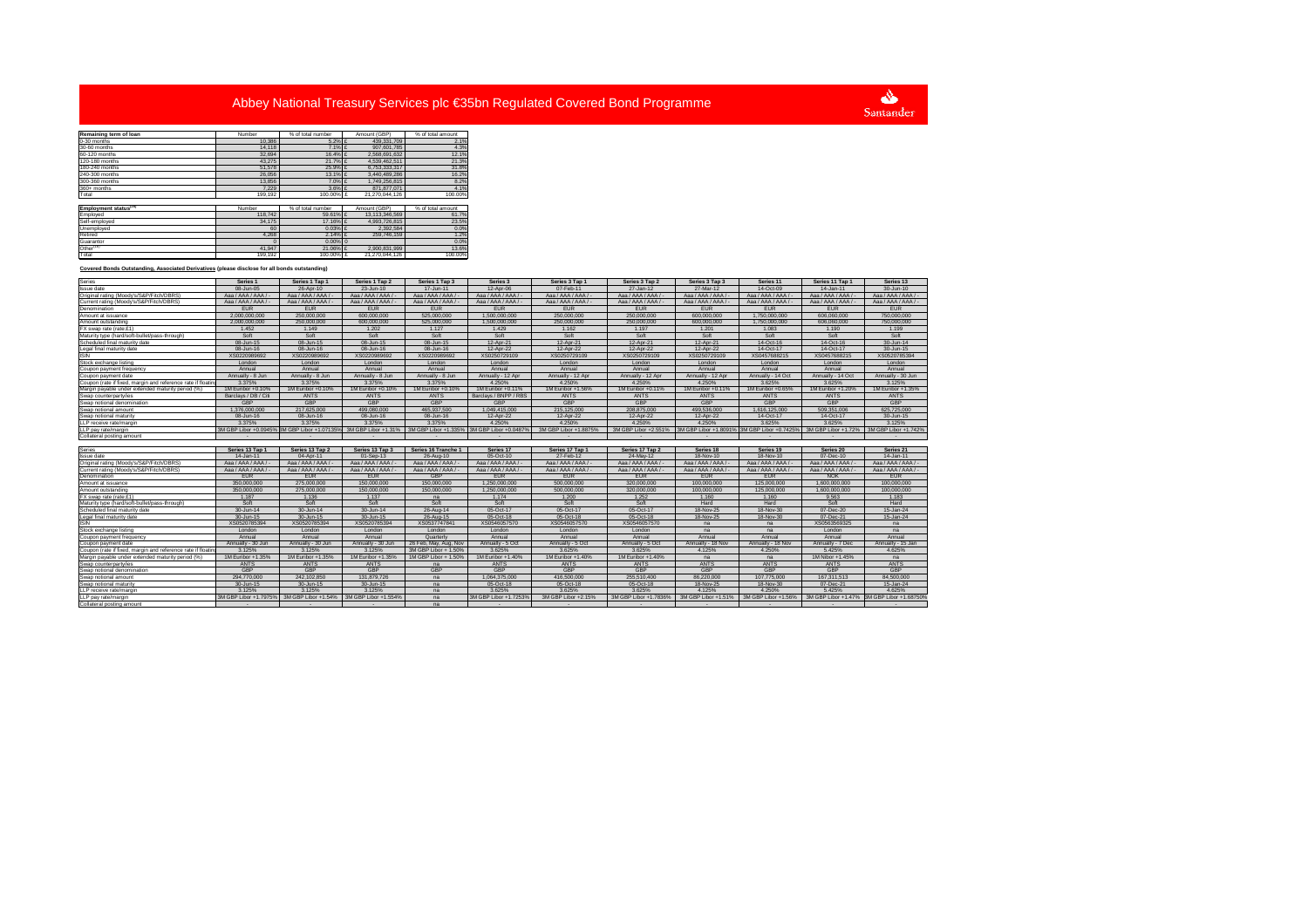$\sum_{i=1}^{N}$ Santander

#### Serie Series 22 Series 22:Tap 1 Series 22:Tap 2 Series 22:Tap 3 Series 23 Series 24 Series 25 Series 27 Series 27:Tap 1 Series 28 Series 29 Issue date 24-Jan-11 20-Apr-11 27-Mar-12 24-May-12 28-Feb-11 14-Apr-11 24-May-11 08-Sep-11 24-May-12 05-Dec-12 09-Dec-11 Original rating (Moodys/S&P/Fitch/DBRS) Aaa / AAA / AAA / AAA / AAA / AAA / AAA / AAA / AAA / AAA / AAA / AAA / AAA / AAA / AAA / AAA / AAA / AAA / AAA / AAA / AAA / AAA / AAA / AAA / AAA / AAA / AAA / AAA / AAA / AAA Aaa / AAA / AAA / -Current rating (Moody's/S&P/Fitch/DBRS) Aaa / AAA / AAA / - Aaa / AAA / AAA / - Aaa / AAA / AAA / - Aaa / AAA / AAA / - Aaa / AAA / AAA / - Aaa / AAA / AAA / - Aaa / AAA / AAA / - Aaa / AAA / AAA / - Aaa / AAA / AAA / - Aaa / AAA / AAA / - Aaa / AAA / AAA / - Denomination EUR EUR EUR EUR GBP GBP EUR EUR EUR EUR EUR100,000,00 hount at issuance 750,000,000 350,000,000 300,000,000 117,500,000 1,000,000,000 1,250,000,000 100,000,000 1,000,000,000 312,500,000 53,000,000 100,000,000 Amount outstanding 750,000,000 350,000,000 300,000,000 117,500,000 1,000,000,000 1,250,000,000 100,000,000 1,000,000,000 312,500,000 53,000,000 100,000,000 FX swap rate (rate:£1)1.196 | 1.121 | 1.198 | 1.252 | na | na | 1.141 | 1.133 | 1.252 | 1.166 | 1.161 | 1.161 | 1.161 | 1.161 | 1.16 Maturity type (hard/soft-bullet/pass-through) | Soft | Soft | Soft | Soft | Soft | Soft | Soft Hard | Hard | Hard 09-Dec-26 Scheduled final maturity date 24-Jan-18 24-Jan-18 24-Jan-18 24-Jan-18 02-Mar-26 14-Apr-21 24-May-21 08-Sep-16 08-Sep-16 21-Dec-26 09-Dec-26 Legal final maturity date 24-Jan-19 24-Jan-19 24-Jan-19 24-Jan-19 02-Mar-27 14-Apr-22 24-May-21 08-Sep-17 08-Sep-17 21-Dec-26 09-Dec-26 ISIN XS0582479522 XS0582479522 XS0582479522 XS0582479522 XS0596191360 XS0616897616 na XS0674635288 XS0674635288 na na Stock exchange listing London London London London London London na London London na na Coupon payment frequency Annual Annual Annual Annual Annual Annual Annual Annual Annual Annual Annual Coupon payment date<br>Coupon (rate if fixed, margin and reference rate if floating e Annually - 24 Jan Annually - 24 Jan Annually - 24 Jan Annually - 24 Jan Annually - 24 Mar Annually - 14 Apr Annually - 24 May Annually - 8 Sep Annually - 8 Sep Annually - 24 Mar Annually - 24 Mar Annually - 24 Mar Annual 4.375% 4.375% 4.375% 4.375% 5.750% 5.125% 4.636% 3.625% 3.625% 4.530% 4.600%Margin payable under extended maturity period (%) | 1M Euribor +1.50% | 1M Euribor +1.50% | 1M Euribor +1.50% | 1M Euribor +1.50% | 1M Euribor +1.50% | 1M Euribor +1.50% | 1M Euribor +1.50% | 1M Euribor +1.50% | 1M Euribor Swap counterparty/ies ANTS ANTS ANTS ANTS ANTS ANTS ANTS ANTS ANTS ANTS ANTSSwap notional denomination GBP GBP GBP GBP GBP GBP GBP GBP GBP GBP GBPSwap notional amount<br>Swap notional maturity t 627,000,000 312,130,000 250,386,000 93,886,025 1,000,000,000 1,250,000,000 87,680,000 882,500,000 249,687,500 45,436,900 86,100,000 09-Dec-26 24-Jan-19 24-Jan-19 24-Jan-19 24-Jan-19 02-Mar-27 14-Apr-22 24-May-21 08-Sep-17 08-Sep-17 21-Dec-26 09-Dec-264.600% P receive rate/margin 4.375% 4.375% 4.375% 4.375% 5.750% 5.125% 4.636% 3.625% 3.625% 4.530% 4.600%3M GBP Libor +1.80% pay rate/margi 3M GBP Libor +1.985% 3M GBP Libor +1.6325% 3M GBP Libor +1.7906% 3M GBP Libor +1.8075% 3M GBP Libor +1.7175% 3M GBP Libor +1.469% 3M GBP Libor +1.435% 3M GBP Libor +1.9925% 3M GBP Libor +1.9925% 3M GBP Libor +1.9925% 3M GB Collateral posting amount - - - - - - - - - - -Series **Series 30 Series 31 Series 32 Series 37 Series 38 Series 41 Series 42 Series 43 Series 44 Series 45 Series 46**ue date<br>Iginal rating (Moodv's/S&P/Fitch/DI 05-Jan-12 04-Jan-12 15-Feb-12 16-Feb-12 16-Feb-12 21-Mar-12 23-Mar-12 05-Apr-12 12-Apr-12 13-Apr-12 16-Apr-12 Original rating (Moodys/S&P/Fitch/DBRS) Aaa / AAA / AAA / AAA / AAA / AAA / AAA / AAA / AAA / AAA / AAA / AAA / AAA / AAA / AAA / AAA / AAA / AAA / AAA / AAA / AAA / AAA / AAA / AAA / AAA / AAA / AAA / AAA / AAA / AAA Current rating (Moody's/S&P/Fitch/DBRS) | Aaa / AAA / AAA / AAA / AAA / AAA / AAA / AAA / AAA / AAA / AAA / AAA / AAA / AAA / AAA / AAA / AAA / AAA / AAA / AAA / AAA / AAA / AAA / AAA / AAA / AAA / AAA / AAA / AAA / A - | Aaa / AAA / AAA / - | Aaa / AAA / AAA / - | Aaa / AAA / AAA / - | Aaa / AAA / AAA / - | Aaa / AAA / AAA / Denominationn en die EUR eur EUR eur de GBP gebeure de de gebeure eur de GBP en de GBP eur eur eur eur eur eur de GBP gebe Amount at issuance 30,000,000 30,000,000 88,000,000 750,000,000 750,000,000 47,000,000 75,000,000 750,000,000 127,000,000 75,000,000 108,000,000 Amount outstanding<br>FX swap rate (rate:£1)  $\mathbf g$  30,000,000 30,000,000 88,000,000 750,000,000 750,000,000 47,000,000 750,000,000 750,000,000 127,000,000 750,000,000 750,000,000 108,000,000 1.182 | 1.195 | 1.203 | na | na | 1.197 | na | na | 1.205 | 1.201 | 1.201 Maturity type (hard/soft-bullet/pass-through) | Hard | Hard | Hard | Soft | Hard | Soft | Soft | Soft | Soft | Hard | Hard | 16-Apr-3 Scheduled final maturity date 05-Jan-27 04-Jan-27 06-Feb-32 16-Feb-29 16-Feb-15 12-Mar-27 23-Mar-27 05-Apr-17 12-Apr-22 13-Apr-23 16-Apr-30 Legal final maturity date 05-Jan-27 04-Jan-27 06-Feb-32 16-Feb-30 16-Feb-16 12-Mar-27 23-Mar-28 05-Apr-18 12-Apr-22 13-Apr-23 16-Apr-30 ISINn na na na na na kao xS0746621704 XS0746622009 na kS0761325009 XS0769914218 na na na na Stock exchange listing na na na London London na London London na na na non payment freque y Annual | Annual | Annual | Annual | Annual | Quarterly | Annual | Quarterly | Quarterly | Annual | Annual | Annual | Annual Coupon payment datee Annually - 05 Jan Annually - 04 Jan Annually - 06 Feb Annually - 16 Feb 16 Feb 16 Feb, May, Aug, Nov Annually - 12 Mar 23 Mar, Jun, Sep, Dec 05 Apr, Jul, Oct, Jan Annually - 12 Apr Annually - 13 Apr Annually - 16 Apr Coupon (rate if fixed, margin and reference rate if floating)4.340% | 4.340% | 4.370% | 5.250% |3M GBP Libor + 1.60% | 3M GBP Libor + 1.95% |3M GBP Libor + 1.70% | 3.290% | 3.420%  $\frac{3.750\%}{2.750\%}$ Margin payable under extended maturity period (%) names a <mark>na lahalampehinta na 1M GBP Libor +2.45% |1M GBP Libor + 1.65% | na 1</mark>M GBP Libor + 2.00% <mark>1M GBP Libor + 2.00% | 1M GBP Libor + 2.00% | 1M GBP Libor + 2.00% | 1M GBP Libor + 2.00% | 1M GBP Libor + 2.00% | 1M GBP Libor </mark> vap counterparty/ie ANTS ANTS ANTS ANTS na ANTS na na ANTS ANTS ANTSwap notional den GBP GBP GBP GBP GBP GBP GBP GBP GBP GBP GBP89 910 0 notional an 25,380,000 25,095,000 73,172,000 750,000,000 na 39,254,400 na na 105,397,300 62,437,500 89,910,000Swap notional maturityy 12-Mar-27 | 04-Jan-27 | 06-Feb-32 | 16-Feb-30 | na 12-Mar-27 | na 12-Mar-20 | 12-Apr-22 13-Apr-23 16-Apr-30 LLP receive rate/margin 4.340% 4.340% 4.370% 5.250% na 4.000% na na 3.290% 3.420% 3.750%3.750%<br>MGBP Libor +1.38% LLP pay rate/margin 3M GBP Libor +1.78% 3M GBP Libor +1.8125% 3M GBP Libor +2.00% 3M GBP Libor +2.4567% na 3M GBP Libor +1.745% na na 3M GBP Libor +1.44% 3M GBP Libor +1.45% 3M GBP Libor +1.38% Collateral posting amount - - - - na - na na - - -Series **Series 47 Series 48 Series 49 Series 50 Series 51 Series 52 Series 53 Series 54 Series 55**Issue date 18-Apr-12 24-May-12 08-Jun-12 08-Jun-12 20-Jun-12 26-Jun-13 19-Jul-13 21-Aug-13 27-Aug-13 Original rating (Moody's/S&P/Fitch/DBRS) Aaa / AAA / AAA / - Aaa / AAA / AAA / AAA / AAA / AAA / AAA / AAA / AAA / - Aaa / AAA / AAA / - Aaa / AAA / AAA / - Aaa / AAA / AAA / - Aaa / AAA / AAA / - Aaa / AAA / AAA / - Aaa / Current rating (Moody's/S&P/Fitch/DBRS) | Aaa / AAA / AAA / AAA / AAA / AAA / AAA / AAA / AAA / AAA / AAA / AAA / AAA / AAA / AAA / AAA / AAA / AAA / AAA / AAA / AAA / AAA / AAA / AAA / AAA / AAA / AAA / AAA / AAA / A Aaa / AAA / AAA / - Aaa / AAA / AAA / - Aaa / AAA / AAA / - Denomination EUR EUR EUR EUR EUR GBP EUR EUR EURAmount at issuance 50,000,000 45,000,000 35,000,000 40,000,000 76,000,000 200,000,000 100,000,000 50,000,000 50,000,000 Amount outstanding 50,000,000 45,000,000 35,000,000 40,000,000 76,000,000 200,000,000 100,000,000 50,000,000 50,000,000 FX swap rate (rate:£1)1.200 | 1.245 | 1.247 | 1.247 | 1.236 | 1.000 | 1.158 | 1.160 | 1.168 | 1.168 | 1.168 | 1.168 | 1.168 | 1.168 Maturity type (hard/soft-bullet/pass-through) | Hard | Hard | Hard | Hard | Hard | Hard | Soft | Soft Soft Scheduled final maturity date 18-Apr-28 15-May-27 08-Jun-28 08-Jun-29 20-Jun-24 26-Jun-18 18-Jul-25 21-Aug-25 27-Aug-25 Legal final maturity date 18-Apr-28 15-May-27 08-Jun-28 08-Jun-29 20-Jun-24 26-Jun-19 18-Jul-25 21-Aug-26 27-Aug-26 ISINna na na na na na na na na na na kao 20047575840 na k<sup>20062577168</sup> XS0963398796 Stock exchange listing na na na na na London London London London Coupon payment frequency Annual Annual Annual Annual Annual Annual Annual Annual Annual Coupon payment date Annually - 18 Apr Annually - 15 May Annually - 8 Jun Annually - 8 Jun Annually - 20 Jun 26 Sep, Dec, Mar, Jun Annually - 18 July Annually - 21 August Annually - 28 August Coupon (rate if fixed, margin and reference rate if floating) 3.750% 3.500% 3.340% 3.3625% 2.9500% 3M GBP Libor + 0.3% 2.330% 2.500% 1.520% Margin payable under extended maturity period (%) na na na na na na na na na Swap counterparty/ies ANTS ANTS ANTS ANTS ANTS ANTS ANTS ANTS ANTSSwap notional denomination GBP GBP GBP GBP GBP GBP GBP GBP GBPSwap notional amount 41,670,000 36,148,500 28,070,000 32,080,000 61,476,400 na 86,350,000 43,085,000 42,795,000Swap notional maturity<br>LLP receive rate/margin y - - 18-Apr-28 | 15-May-27 | 08-Jun-28 | 08-Jun-29 | 20-Jun-24 | - na 18-Jul-25 | 21-Aug-25 | 27-Aug-25 | 2 3.750% 3.500% 3.340% 3.3625% 2.9500% na 2.330% 2.500% 1.520%3M GBP Liber +0.46% 3M GBP Liber +0.44% LLP pay rate/margin3M GBP Libor +1.35% 3M GBP Libor +1.48% 3M GBP Libor +1.55% 3M GBP Libor +1.55% 3M GBP Libor +1.49% na 3M GBP Libor +0.44% 3M GBP Libor +0.46% 3M GBP Libor +0.44%

- - - - - na - - -

Collateral posting amount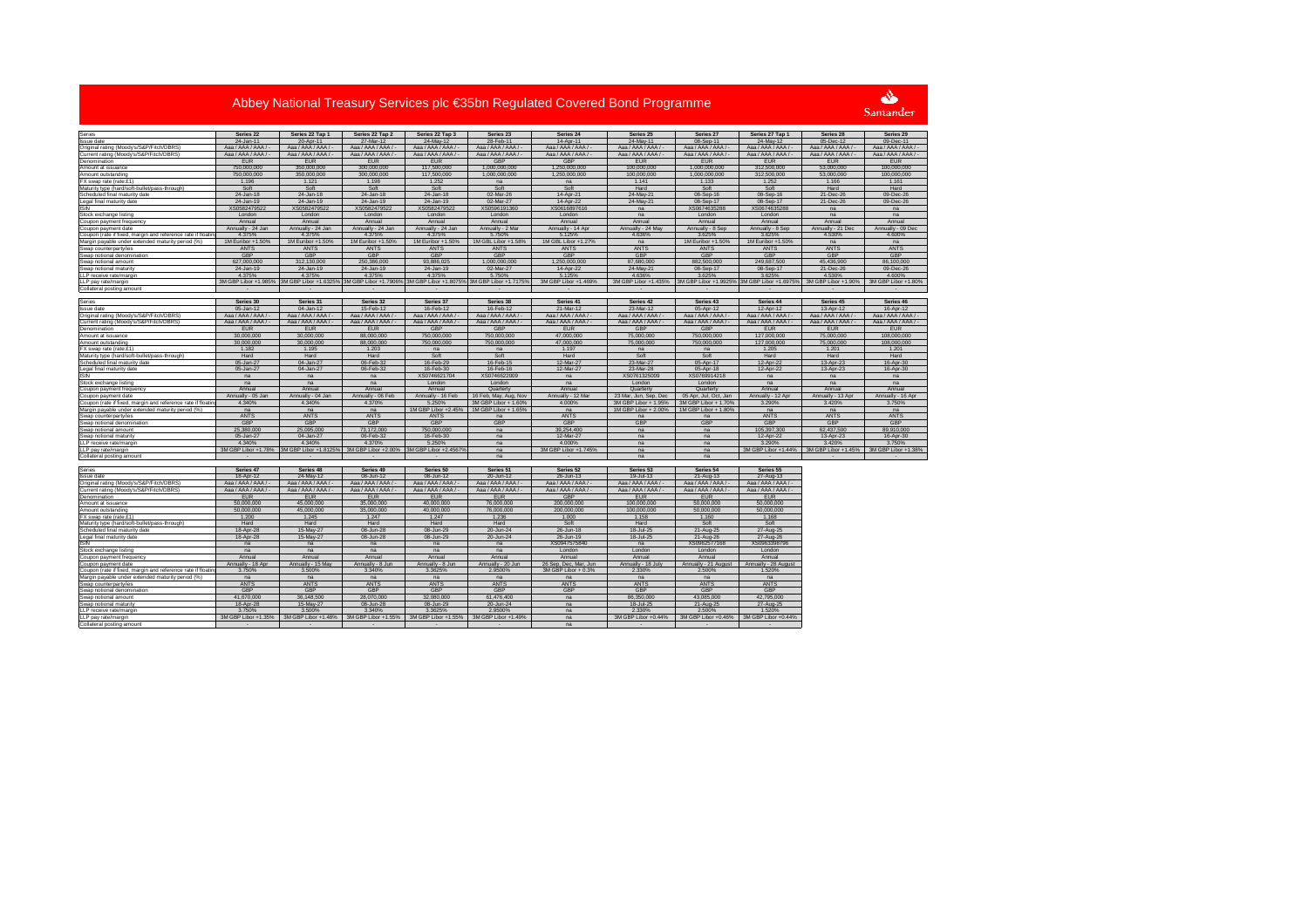# Santander

#### **Programme triggers**

| Event (please list all triggers)                                                                                                                                                                                                                                                                                                 | Summary of Event                                                                                                                                                                                    | Trigger (S&P, Moody's,<br>Fitch, DBRS: short-term<br>long-term)                                                                                                                                                                                                        | Trigger breached<br>(yes/no) | Consequence of a trigger breach                                                                                                                                                                                                                                                                                                                                                                                                                                                                                                                                                                                                                                                                                                                                                                                                                                                                                                                                                                                                                                                                                                                                                                                                                           |
|----------------------------------------------------------------------------------------------------------------------------------------------------------------------------------------------------------------------------------------------------------------------------------------------------------------------------------|-----------------------------------------------------------------------------------------------------------------------------------------------------------------------------------------------------|------------------------------------------------------------------------------------------------------------------------------------------------------------------------------------------------------------------------------------------------------------------------|------------------------------|-----------------------------------------------------------------------------------------------------------------------------------------------------------------------------------------------------------------------------------------------------------------------------------------------------------------------------------------------------------------------------------------------------------------------------------------------------------------------------------------------------------------------------------------------------------------------------------------------------------------------------------------------------------------------------------------------------------------------------------------------------------------------------------------------------------------------------------------------------------------------------------------------------------------------------------------------------------------------------------------------------------------------------------------------------------------------------------------------------------------------------------------------------------------------------------------------------------------------------------------------------------|
| Reserve Fund trigger                                                                                                                                                                                                                                                                                                             | Loss of required rating by the Issuer                                                                                                                                                               | $-4 - 1 < P - 1 < F1$<br>$-1 - 1 < A$                                                                                                                                                                                                                                  | Yes (S&P)                    | Requirement to establish and maintain a reserve fund and also to trap any Available Revenue Receipts (in<br>ccordance with the relevant waterfall) as necessary to fund the Reserve Fund up to the Reserve Fund<br>Required Amount.                                                                                                                                                                                                                                                                                                                                                                                                                                                                                                                                                                                                                                                                                                                                                                                                                                                                                                                                                                                                                       |
| Account Bank rating trigger                                                                                                                                                                                                                                                                                                      | Loss of required rating by the Account Bank                                                                                                                                                         | $-4.1 / P-1 / F1$<br>$-1 - 1 < A$                                                                                                                                                                                                                                      | <b>No</b>                    | Fermination of the Bank Account Agreement, unless the Account Bank does not, within 30 London Business<br>Days, close the LLP Accounts and open replacement accounts with a financial institution having the required<br>ratings or obtain a guarantee of its obligations under the Bank Account Agreement from a financial institution<br>aving the required ratings (provided also that rating agency confirmations are obtained ). Note that the Cash<br>Management Agreement still refers to an S&P trigger on the bank accounts of A-1+ if the amounts on deposit in<br>the GIC Account exceed 20% of the sterling equivalent of the Covered Bonds then outstanding, in which case<br>the Cash Manager shall transfer the excess to the stand-by accounts (however, the rating agency criteria do not<br>equire stand-by accounts any longer, which have therefore been terminated)                                                                                                                                                                                                                                                                                                                                                                  |
| to another bank                                                                                                                                                                                                                                                                                                                  | Collections account rating trigger - direct debit transfer Loss of required rating by the Seller/Servicer re: collection accounts                                                                   | $-2/$ <p-2 <f2<br=""><math>tBBB+ / - / <bbb+< math=""></bbb+<></math></p-2>                                                                                                                                                                                            | <b>No</b>                    | All further instructions by the Servicer to debit the accounts of Borrowers that are subject to direct debit bank<br>nandates in favour of such collection accounts shall be made to another bank that has at least the required<br>atings or directly to the Account Bank.                                                                                                                                                                                                                                                                                                                                                                                                                                                                                                                                                                                                                                                                                                                                                                                                                                                                                                                                                                               |
| Pre-Maturity Liquidity Test failure<br>(applies to Hard Bullet Covered Bonds only and<br>triggered only if the Final Maturity Date of any Series of<br>Hard Bullet Covered Bonds occurs within 12 months)                                                                                                                        | Pre-Maturity Test will be breached if the Issuer's ratings fall below the<br>equired ratings and if the Final Maturity Date of any Series of Hard Bullet<br>Covered Bonds occurs within 12 months   | $<$ A-1 / $<$ P-1 / $<$ F1+<br>$1 < A21 -$                                                                                                                                                                                                                             | <b>No</b>                    | A Member (Santander UK or the Liquidation Member) may make a cash capital contribution to the LLP or the<br>LLP shall offer to sell Loans in the Portfolio, such that the amount credited to the Pre-Maturity Liquidity Ledger is<br>equal to the Required Redemption Amount for the relevant Series of Hard Bullet Covered Bonds (after taking<br>into account the Required Redemption Amount for all other Series of Hard Bullet Covered Bonds which mature<br>before or at the same time as that Series). No new Covered Bonds may be issued until the Pre-Maturity Test is<br>no longer failed or the amount credited to the Pre-Maturity Liquidity Ledger is equal to the Required Redemption<br>Amounts of all relevant Series of Hard Bullet Covered Bonds                                                                                                                                                                                                                                                                                                                                                                                                                                                                                         |
| Supplemental Liquidity Event                                                                                                                                                                                                                                                                                                     | Supplemental Liquidity Event occurs if the Issuer's ratings fall below the<br>required ratings and if the Final Maturity Date of any Series of Hard Bullet<br>Covered Bonds occurs within 12 months | $1 < A21$                                                                                                                                                                                                                                                              | <b>No</b>                    | The LLP is permitted (but not required) to sell Loans with the aim to fund or replenish the Supplemental<br>jquidity Reserve Ledger, up to the Supplemental Liquidity Reserve Amount.                                                                                                                                                                                                                                                                                                                                                                                                                                                                                                                                                                                                                                                                                                                                                                                                                                                                                                                                                                                                                                                                     |
| Segregation of Customer Files and Title Deeds                                                                                                                                                                                                                                                                                    | Loss of required rating by the Servicer                                                                                                                                                             | $A-1+ / P-1 / F1$                                                                                                                                                                                                                                                      | Yes (S&P)                    | The Servicer shall use reasonable endeavours to ensure that the Customer Files and Title Deeds (unless they<br>elate to dematerialised loans) are located separetely from the customer files and title deeds of other properties<br>and mortgages which do not form part of the Portfolio.                                                                                                                                                                                                                                                                                                                                                                                                                                                                                                                                                                                                                                                                                                                                                                                                                                                                                                                                                                |
| Modification to the sizing of the Flexible Plus Loans<br>factor in the Asset Coverage Test                                                                                                                                                                                                                                       | Loss of required rating by the Issuer                                                                                                                                                               | $(A - 2) - C = 51$<br>$c$ BBB+ / $c$ A2 / $c$ A                                                                                                                                                                                                                        | <b>No</b>                    | Factor "V" in the Asset Coverage Test calculation is sized as 100% of the sum of the aggregate cleared credit<br>alances in respect of Flexible Plus Loans in the Portfolio as at the relevant Calculation Date                                                                                                                                                                                                                                                                                                                                                                                                                                                                                                                                                                                                                                                                                                                                                                                                                                                                                                                                                                                                                                           |
| Modification to the sizing of the depositor set-off risk<br>percentage in the Asset Coverage Test                                                                                                                                                                                                                                | Loss of required rating by the Issuer                                                                                                                                                               | $-4 - 21 - 1 < F1$<br>$EBBB+ / AC / CA$                                                                                                                                                                                                                                | No                           | Factor "W" for the sizing of the depositor set-off risk in the Asset Coverage Test is increased from 0 to 4% or<br>such other percentage as determined from time to time. This percentage is subject to a review on each<br>Calculation Date once the Issuer is below these required ratings                                                                                                                                                                                                                                                                                                                                                                                                                                                                                                                                                                                                                                                                                                                                                                                                                                                                                                                                                              |
| Interest Rate Swap provider (ANTS) rating triggers                                                                                                                                                                                                                                                                               | Loss of required rating by the Interest Rate Swap Provider                                                                                                                                          | ST.<br>$1 - 1 \in F1$<br>cA/cA3/cA                                                                                                                                                                                                                                     | <b>No</b>                    | Requirement to post collateral in accordance with the Credit Support Annex, and use reasonable efforts to (a)<br>ransfer to an appropriately rated replacement third party, (b) procure a guarantee from an appropriately rated<br>third party, or (c) take such other action as would maintain or restore the ratings of the relevant Covered Bonds.<br>The rating triggers shown on the left are the first level of triggers for S&P and Fitch but this is the only trigger for<br>Moody's.<br>A subsequent trigger exists for S&P for loss of BBB+ (LT) and for Fitch for loss of F3 (ST) / BBB- (LT).<br>Remedial actions include posting / continuing to post collateral and taking any of the actions outlined at (a) to<br>(c) above. For the purposes of the S&P rating criteria, "Replacement Option 1" currently applies.                                                                                                                                                                                                                                                                                                                                                                                                                       |
| Covered Bond Swap provider (ANTS) rating triggers                                                                                                                                                                                                                                                                                | Loss of required rating by ANTS as Covered Bond Swap Provider                                                                                                                                       | A-1 / <p-1 <f1<br=""><math><math>AA</math> / <math><math>AA</math> / <math><math>A</math></math></math></math></p-1>                                                                                                                                                   | No                           | Requirement to post collateral in accordance with the Credit Support Annex, and use reasonable efforts to (a)<br>transfer to an appropriately rated replacement third party, (b) procure a guarantee from an appropriately rated<br>third party, or (c) take such other action as would maintain or restore the ratings of the relevant Covered Bonds.<br>The rating triggers shown are on the left the first level of triggers for Moody's and Fitch but this is the only trigger<br>for S&P<br>A subsequent trigger exists for Moody's for loss of P-2 (ST) / A3 (LT). A First Subsequent Rating Event for Fitch<br>exist for loss of F2 (ST) / BBB+ (LT) and a Second Subsequent Rating Event for Fitch exists for loss of F3 (ST) /<br>BBB- (LT). Remedial actions include posting / continuing to post collateral and taking any of the actions outlined<br>at (a) to (c) above.                                                                                                                                                                                                                                                                                                                                                                     |
| Series 1 only<br>Note: For Fitch, the event is triggered only if coupled<br>with the downgrade or placing on credit watch negative<br>of the then current rating of the Series 1 of Covered<br><b>Bonds</b>                                                                                                                      | Covered Bond Swap Provider rating triggers - Barclays  Loss of required rating by Barclays Bank plc in respect of Series 1                                                                          | $A - 1 / cP - 1 / cF1$<br>$<$ A/ $<$ A1/ $<$ A+                                                                                                                                                                                                                        | No                           | Requirement to post collateral in accordance with the Credit Support Annex and (a) transfer to an appropriately<br>rated replacement third party, (b) procure a guarantee from an appropriately rated third party, or (c) take such<br>other action as would maintain or restore the ratings of the relevant Covered Bonds. For a Fitch downgrade,<br>note that the event is triggered and action needs to be taken only if Series 1 of the Covered Bonds has also<br>been downgraded or placed on credit watch negative as a result of the downgrade of the Covered Bond Swap<br>provider. The rating triggers shown on the left are the first level of triggers for all rating agencies.                                                                                                                                                                                                                                                                                                                                                                                                                                                                                                                                                                |
| Covered Bond Swap Provider rating triggers - Barclays<br>Series 3, BNP Paribas, Citibank, Deutsche Bank and<br><b>RBS</b><br>Note: For Fitch and S&P, the event is triggered only if<br>coupled with the downgrade or placing on credit watch<br>negative of the then current rating of the relevant Series<br>of Covered Bonds. | Loss of required rating by the relevant Covered Bond Swap provider                                                                                                                                  | $-4 - 1 < P - 1 / < P1$<br>$1 < A11 < A+$                                                                                                                                                                                                                              | Yes                          | A subsequent trigger exists for Moody's for loss of P-2 (ST) / A3 (LT) and for S&P for loss of A- (LT). A First<br>Requirement to (a) post collateral in accordance with the Credit Support Annex or (b) transfer to an<br>appropriately rated replacement third party, (c) procure a guarantee from an appropriately rated third party, or<br>(d) take such other action as would maintain or restore the ratings of the relevant Covered Bonds. For Fitch or<br>S&P downgrades, note that the event is triggered and action needs to be taken only if the relevant Series of<br>Covered Bonds has also been downgraded or placed on credit watch negative as a result of the downgrade of<br>the Covered Bond Swap provider. The rating triggers shown on the left are the first level of triggers for all rating<br>agencies<br>A subsequent trigger exists for Moody's for loss of P-2 (ST) / A3 (LT) and for S&P for loss of BBB- (LT). A First<br>Subsequent Rating Event for Fitch exist for loss of F2 (ST) / BBB+ (LT) and a Second Subsequent Rating Event<br>for Fitch exists for loss of F3 (ST) / BBB- (LT). Remedial actions include posting / continuing to post collateral<br>and taking any of the actions outlined at (b) to (d) above. |
| Assignment of legal title to the Loans trigger                                                                                                                                                                                                                                                                                   | Loss of required rating by the Seller                                                                                                                                                               | BBB- / <baa3 <bbb-<="" td=""><td>No</td><td>Completion of the legal assignment of the Loans to the LLP by the Seller within 20 London Business Days.</td></baa3>                                                                                                       | No                           | Completion of the legal assignment of the Loans to the LLP by the Seller within 20 London Business Days.                                                                                                                                                                                                                                                                                                                                                                                                                                                                                                                                                                                                                                                                                                                                                                                                                                                                                                                                                                                                                                                                                                                                                  |
| Cash Manager calculation verification trigger                                                                                                                                                                                                                                                                                    | Loss of required rating by the Cash Manager or the Issuer                                                                                                                                           | BBB- / <baa3 <bbb-<="" td=""><td>No<br/>No</td><td>Asset Monitor to report on arithmetic accuracy of Cash Manager's calculations (regarding the Asset Coverage<br/>Fest and the Amortisation Test) more frequently (in respect of every Calculation Date).</td></baa3> | No<br>No                     | Asset Monitor to report on arithmetic accuracy of Cash Manager's calculations (regarding the Asset Coverage<br>Fest and the Amortisation Test) more frequently (in respect of every Calculation Date).                                                                                                                                                                                                                                                                                                                                                                                                                                                                                                                                                                                                                                                                                                                                                                                                                                                                                                                                                                                                                                                    |
| Servicer replacement trigger                                                                                                                                                                                                                                                                                                     | Loss of required rating by the Servicer                                                                                                                                                             | <bbb- <baa3="" <bbb-<="" td=""><td></td><td>The Servicer will use reasonable endeavours to enter into, within 60 days, a replacement servicing agreement<br/>with a third party in such form as the LLP and the Security Trustee shall reasonably require.</td></bbb-> |                              | The Servicer will use reasonable endeavours to enter into, within 60 days, a replacement servicing agreement<br>with a third party in such form as the LLP and the Security Trustee shall reasonably require.                                                                                                                                                                                                                                                                                                                                                                                                                                                                                                                                                                                                                                                                                                                                                                                                                                                                                                                                                                                                                                             |

The table above is a summary only. Investors are advised to consult the underlying Transaction Documents to understand the precise legal terms and conditions associated with the roles listed above and the rating triggers a